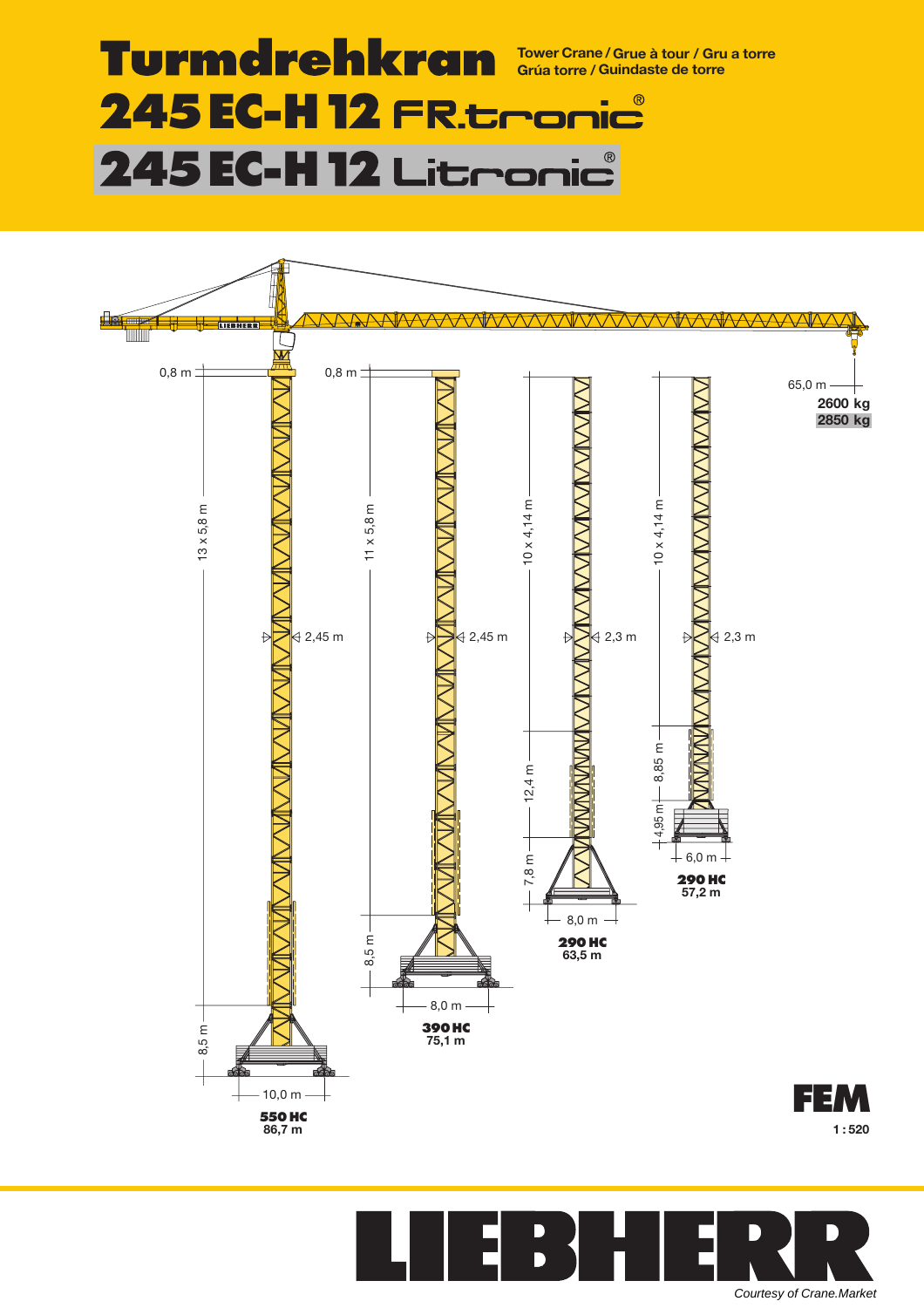

## **Hubhöhe Hoisting height / Hauteur sous crochet / Altezza di sollevamento / Altura bajo gancho / Altura de montagem**



xx **LM 2 Nicht möglich.** / Not possible. / Pas possible. / Non possibile. / No posible. / Nao é possível.

**Weitere Hubhöhen, Auslegerlängen sowie Klettern im Gebäude auf Anfrage.** / Further hoist heights and jib lenghts as well as climbing inside the building on request. / Autres hauteurs sous crochet et longueurs de flèche ainsi que hissage dans le bâtiment sur demande. / Ulteriori altezze gancio, lunghezze braccio così come telescopaggio all'interno dell'edificio: su richiesta. / Para alturas bajo gancho superiores, otros alcances y trepado en el interior del edificio, consultar. / Outras alturas de elevação, comprimentos de lança e subida no edificio: sob consulta.

\*\*

P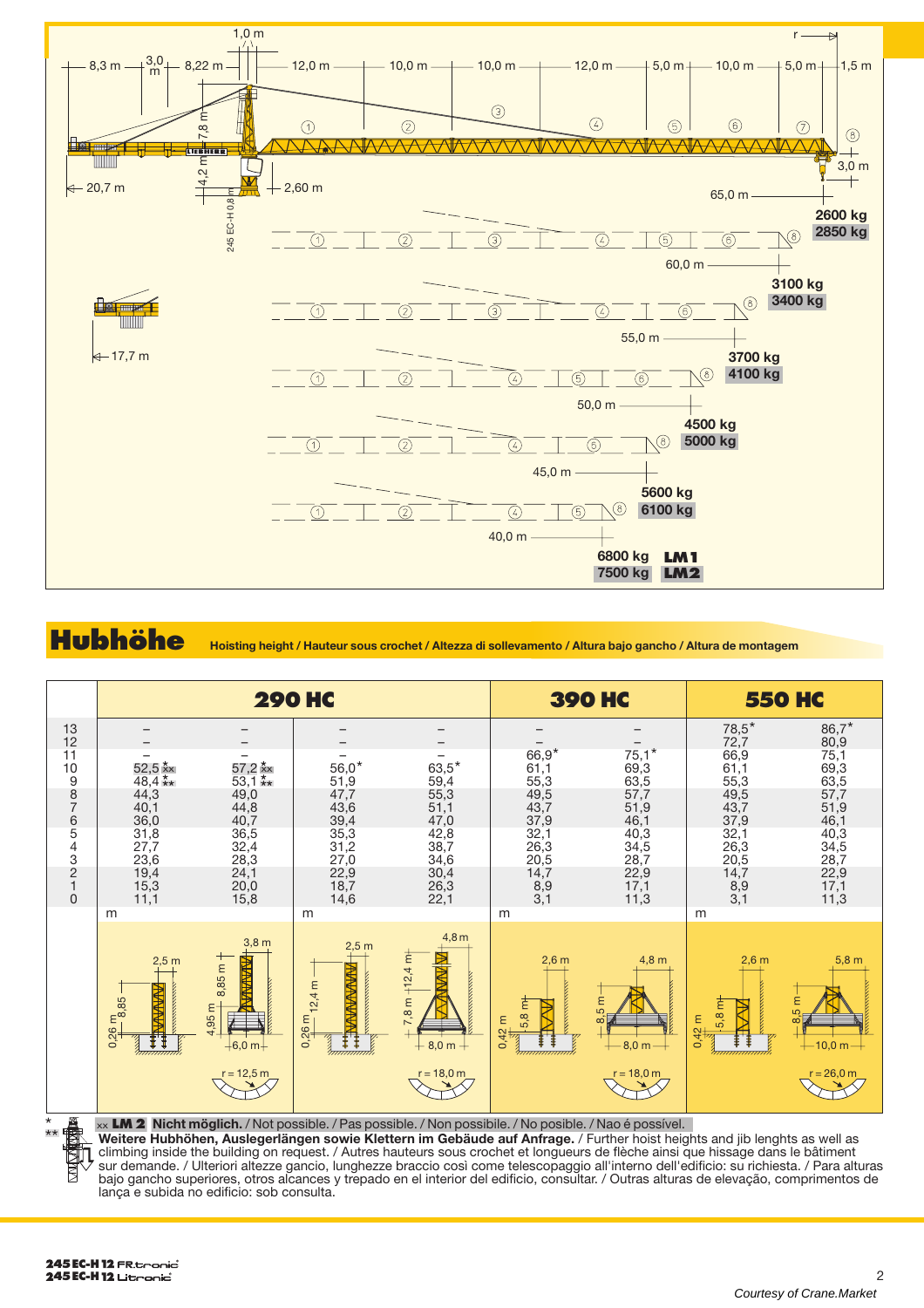# Ausladung und Tragfähigkeit **Radius and capacity / Portée et charge / Sbraccio**

**e portata /Alcances y cargas / Alcance e capacidade de carga**



## **Antriebe Driving units / Mécanismes d'entraînement** / **Azionamenti / Mecanismos / Mecanismos**



**\*\* Weitere Hublastdaten: siehe Betriebsanleitung.** / Further hoist load data: see instruction manual. / Autres données de la charge de levage: voir manuel d'instruction. / Altri dati sui carichi sollevati: consultare il manuale d'istruzione. / Alturas bajo grancho superiores según manual. / Outras tabelas de carga: consultar manual de instruções.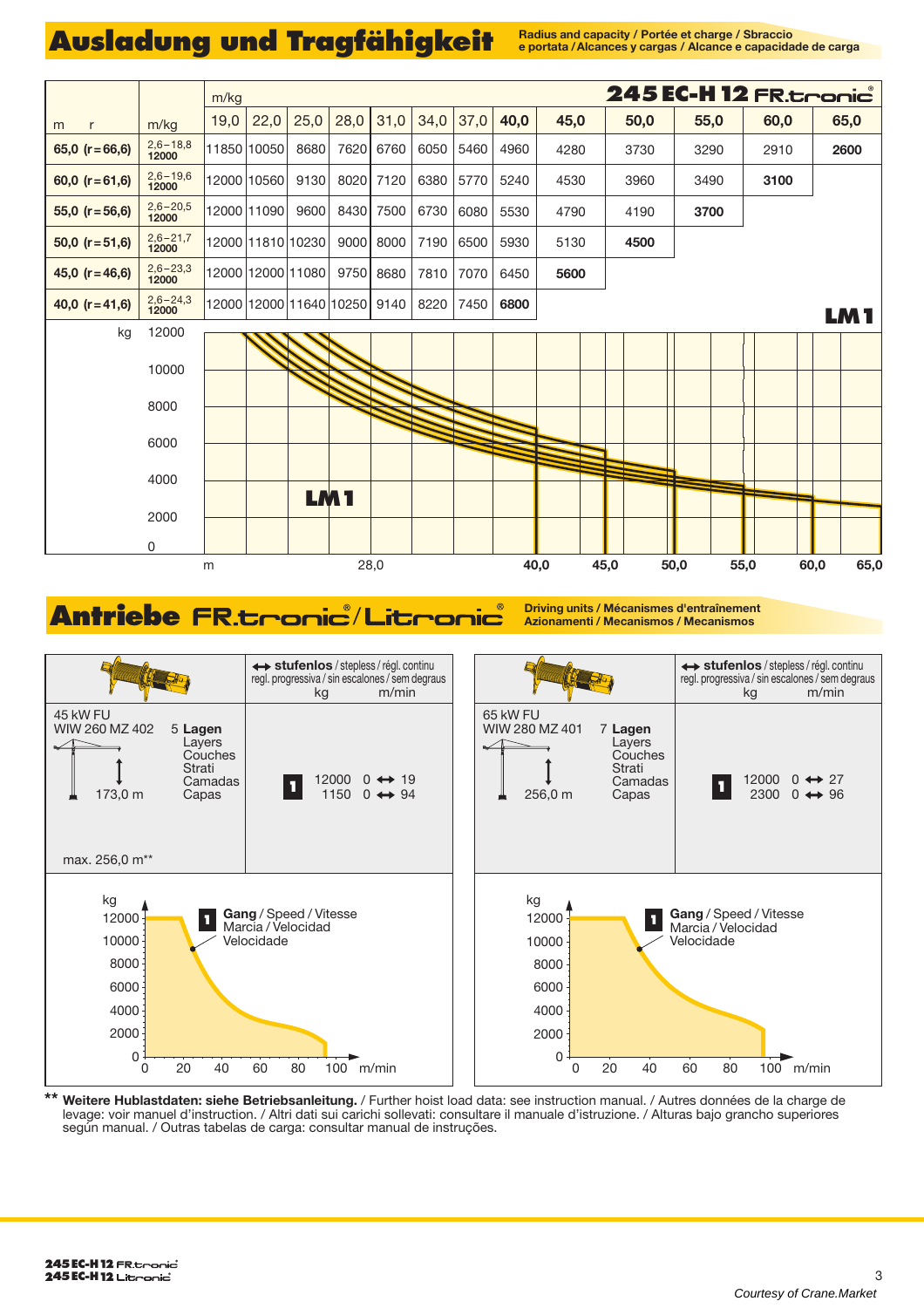# Ausladung und Tragfähigkeit **Radius and capacity / Portée et charge / Sbraccio**

**e portata /Alcances y cargas / Alcance e capacidade de carga**



### Antriebe FR.<del>Lronic</del> / Litronic **Antrief Azionamenti / Mécanismes d'entraînement**





**LM2 Abweichende Geschwindigkeiten und Betriebsbedingungen.** Variant speeds and service conditions. / Vitesses et conditions de fonctionnement différentes. / Differenti velocità e condizioni di funzionamento. / Otras velocidades y características de funcionamiento. / Outras velocidades e caracteristicas de funcionamento.

Litronic: kVA reduzierbar bei zu geringer Netz-Anschluss**leistung, siehe BAL.** / kVA can be reduced in case of too little power of the mains, see instruction manual. / kVA peut être réduit en cas de trop faible puissance du réseau, voir manuel d'instruction. / kVA riducibili in caso di potenza di rete ridotta (si veda manuale uso e manutenzione) / kVA variable para potencia de red demasiado pequeña, ver Manual de instrucciones. / kVA reduzível no caso de capacidade da rede elétrica muito baixa, ver manual de instruções.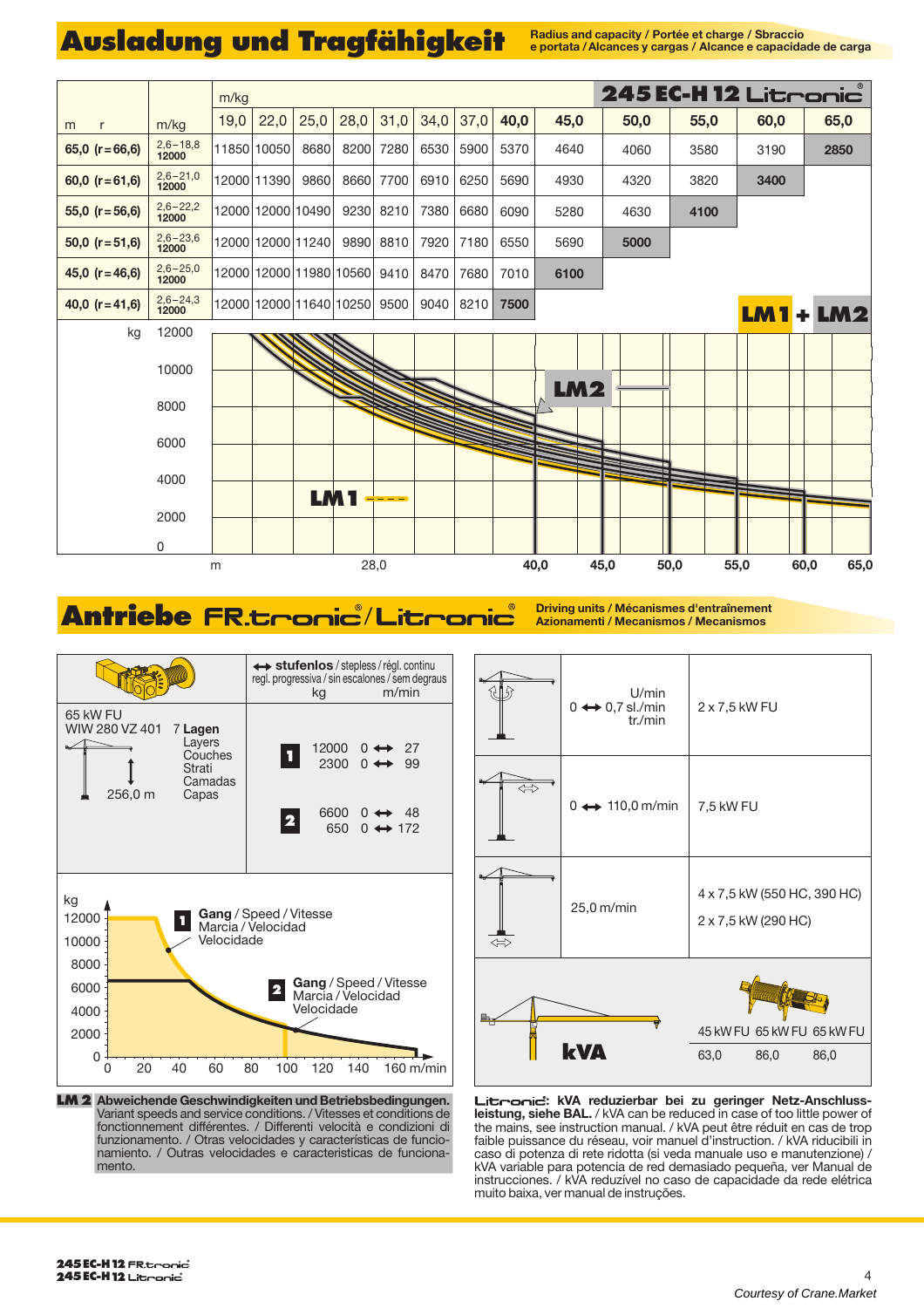Montagegewichte: siehe Betriebsanleitung. / Erection weights: see instruction manual. / Poids de montage: voir manuel de service.<br>Pesi di montaggio: vedasi le istruzioni sull'uso. / Peso para el montaje: según manual. / Pe **Kranoberteil** Upper part of crane / Partie supérieure de grue / Parte superiore della gru<br> **Kranoberteil** Parte superior grúa / Parte superior do guindaste L (m) B (m) H (m) kg\* **Pos. Anz.**<br>Qty.<br>Qte.<br>Cant.<br>Cant. Item Rep Voce **Drehbühne** / Slewing platform / Ensemble<br>mât-cabine / Piattaforma girevole / Conjunto<br>plataforma de giro / Plataforma giratória DI 5,40 2,74 10120 2,64 Ref Pos. 1 1 2 1 **Turmspitze** / Tower head<br>Porte-flèche / Cuspide / Cabeza de torre<br>Cabeça de apoio de lança  $\overline{\phantom{a}}$  $\mathbb{R}$ 7,90 2500 1,62  $1,80$ 3 1 **Hubwerkseinheit** / Hoist gear unit / Treuil de levage 止 Gruppo meccanismo sollevamento / Mecanismo de elevación / Grupo de mecanismo elevatório 2,20 2,39 1,74 3300 4 **Gegenausleger-Kopfstück /** Counter-jib head 1 Pointe de contre-flèche / Testa di controbraccio Tramo punta de contrapluma / Cabeça de  $\overline{\mathbb{H}}^{\mathbb{P}}$ 2850 8,50 2,42 0,92 contra-lança **Gegenausleger-Anlenkstück** / Counter-jib heel 5 1 section / Pied de contre-flèche / Settore articolato di controbraccio / Tramo primero-contrapluma  $\overline{\mathbb{H}}^{\mathbb{H}}$ 1,77 0,92 2800 8,44 Base articulada da contra-lança **Gegenausleger-Zwischenstück /** Intermediate 6 1 counter-jib section / Elément interm. de contre-flèche  $\overline{\mathbb{H}}^{\mathbb{H}}$ 3,22 1,76 0,92 950 Spezzone di controbraccio / Tramo intermedio de contrapluma / Peça suplementar da contra-lança 7 1 **Ausleger-Anlenkstück** / Jib heel section MVVVVV  $\overrightarrow{B}$ 12,26 1,86 1,96 2980 Pied de flèche / Settore articolato di braccio Pluma tramo primero / Base articulada de lança 8 1,85 10,40 1,63 @ 1680 1  $10,40$  $1,63$ 1,85  $31610$ 1 **Ausleger-Zwischenstück** / Intermediate jib section Elément intermédiaire de flèche / Spezzone di braccio  $12,30$ 1,63  $@1840$ 1,85 1  $\overrightarrow{B}$ 1,63 1 5,30 1,85 585 1100 Tramo intermedio pluma / Peça suplementar da lança 10,40 1,63 1,85 1  $\oslash$  400 5,30 1,63 1,85 1 **Ausleger-Kopfstück** / Jib head section 9 1  $\sum_{k}$ Pointe de flèche / Punta freccia 1,70 1,84 2,05 ® 300  $\overleftrightarrow{\cdot}$ Tramo punta de pluma / Cabeça de lança 10 1 **Laufkatze und Lasthaken** / Trolley and hook<br>Chariot de distribution et crochet / Carrello con gancio E  $\frac{1}{\frac{1}{\sqrt{2}}}$ 1,89 1,83 1,20 1150 Carrito y gancho / Carro de ponte e gancho **Turm Tower / Mât / Torre Torre / Torre** 11 **Turmstück** / Tower section  $2,30$  $2,30$ 2300  $\overline{9}$ 290 HC 4,14  $\mathbb N$ Elément de mât / Elemento di torre 5050 11 13 390 HC 550 HC 6,28 6,28 2,45 2,45 2,45 2,45  $\overline{\phantom{a}}$ Tramo torre / Torre 6480 12 1 **Turmstück lang** / Long tower section Elément de mât long / Elemento di torre, lungo ИVЛ 2,30 2,30 5770 290 HC 12,42 Tramo de torre largo / Peça de torre, comprida **Grundturmstück** / Base tower section 13 1 <u>WWWW</u> 290 HC 4830 (7940) 2,30 (2,30) Mât de base / Elemento di torre base Tramo base / Peça de base de torre 8,85 (12,42) 2,30 (2,30)  $\overline{B}$ **Klettereinrichtung Climbing equipment / Equipement de télescopage / Attrezzatura per allungamento della gru Equipo de trepado / Acesórios p. subida no edificio** 14 290 HC 8,39 2,58 (3,04) 5100 1 **Führungsstück kpl., geteilt** / Guide section cpl., split<br>Cage télescopique cpl., devisée / Gabbia de sopraele vazione compl., suddivisa 2,68 2,75 2,75 390 HC  $12.39$ 1,58  $8300$ 550 HC Torre de montaje, dividida / Peça de guia, subdividida 12,39 8300 1,58 15 1 **Hydraulikanlage, Stütz- und Klettertraverse** / Hydraulic unit, supporting and climbing cross members / Système hydraulique avec traverses d'appui et de télescopage / Sistema idraulico, traversa di appoggio e allugamento gru 290 HC 1,25 1,00 2,10 2,10 1150 390 HC 1,10 1,10 1,00 1810 Sistema hidráulico con traviesa de apoyo y trepado / Instalação hidráulica, 550 HC  $2,10$  $1,00$ 1810 tavessa de apoio e subida **Unterwagen Undercarriage / Châssis / Carro della gru Carro con mástil / Carro de guindaste** 16 4 **Ausgleichsschwinge mit Schwingenlager** / Pivot<br>for wheel box / Chape pour bogie / Bilanciere di<br>equilibratura con cuscinetto bilanciere / Balancin<br>Balancim com suporte 390 HC 卧 1,60 0,72 1,48 1390 550 HC  $\overline{2}$ **Fahrschemel mit Antrieb** / Rail bogie with drive  $0,92(0,84)$ 1690 (920) 17 290 HC 1,63 (1,46) 0,95 (0,87) ုတ  $\mathbb{H}^+$ Bogie moteur / Telaio con gruppo propulsore 390 HC 1,40 0,65 4 0,75 920 Caja rodillo motriz / Quadro sem grupo de propulsão 1690 4 550 HC 1,45 0.82 0,72 **Fahrschemel ohne Antrieb** / Rail bogie without 18 2 4  $\mathop{\prod}\limits_{\mathbf{k}}^{\mathbf{k}}$ 290 HC 1,37 (1,15) 0,62 (0,60) 0,95 (0,87) 1340 (880)  $\frac{1}{2}$ drive / Bogie fou / Telaio senza gruppo propulsore / Caja rodillo conducido / Quadro 390 HC 550 HC 1,10 1,30  $0.60$ 0,65 0,72 880 4  $0,40$ 1340 com grupo de propulsão **Tragholm lang** / Long support arm 19 290 HC 0,80 (0,82) 0,80 (0,80) 1650 (2200) 1 9,10 (11,95)  $\mathbb{H}^*$ 390 HC  $0.92$  $0.93$ 3515 1 Longeron long / Longherone lungo<br>Brazo soporte largo / Travessa comprida 11,82 7,32 550 HC 0,92 0,93 2330 2  $\overline{20}$  2 **Tragholm kurz** / Short support arm  $\mathbb{F}$ 0,77 (0,65) 0,77 (0,77) 290 HC 390 HC 4,45 (5,58) 5,74 800 (1035) 1600 Longeron court / Longherone corto  $0,80$  $0,90$ Brazo soporte corto / Travessa curta 550 HC 7,14 0,80 0,90 2135  $0.16 - 0.38$  $175 - 525$ 290 HC 5,46 – 5,40 (7,52 – 7,46) 7,30 0,11 – 0,18 (0,1 – 0,17) 0,14 21 2 + 2 **Randträger** / Border support Traverse / Supporti base Traviesa / Apoio de bordo  $\overline{\mathbb{F}}^*$ (0,1 – 0,38) 0,14 (366 – 912) 340 390 HC 550 HC 9,30  $0,14$  $0,14$ 510